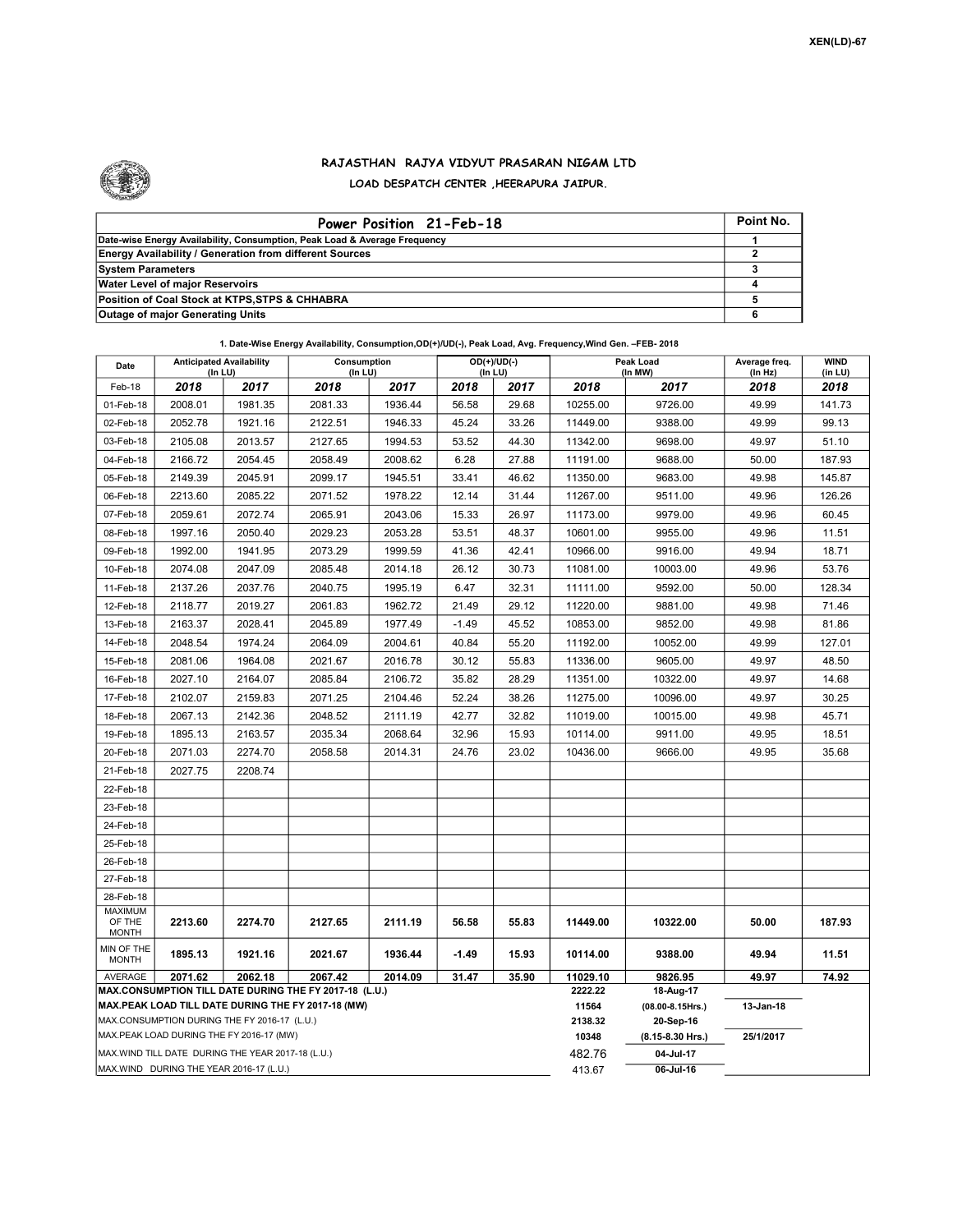|          | (In LU)                                                                            |                                           |                                  |                              |  |  |  |  |  |  |  |
|----------|------------------------------------------------------------------------------------|-------------------------------------------|----------------------------------|------------------------------|--|--|--|--|--|--|--|
| S.No.    | Sources Available to Rajasthan / Installed<br>Capacity as on 30.09.2016<br>(In MW) | Prior<br>assessment of<br>Avail. For next | Prior<br>assessment of<br>Avail. | Actual<br>Energy<br>Received |  |  |  |  |  |  |  |
|          |                                                                                    | Day                                       | 20-Feb-18                        |                              |  |  |  |  |  |  |  |
| 1        | KTPS (1240/1240)                                                                   | 246.00                                    | 246.00                           | 218.61                       |  |  |  |  |  |  |  |
| 2        | STPS (1500/1500)                                                                   | 218.00                                    | 218.00                           | 203.57                       |  |  |  |  |  |  |  |
| 3        | DHOLPUR GAS CCPP (330/330)                                                         | 0.00                                      | 0.00                             | 0.00                         |  |  |  |  |  |  |  |
| 4        | RAMGARH (273.5/273.5)                                                              | 41.00                                     | 41.00                            | 40.89                        |  |  |  |  |  |  |  |
| 5        | RAPP-A(200/200)                                                                    | 43.00                                     | 43.00                            | 44.36                        |  |  |  |  |  |  |  |
| 6        | MAHI (140/140)                                                                     | 0.00                                      | 0.00                             | 6.75                         |  |  |  |  |  |  |  |
| 7        | CHAMBAL (RPS+JS) (135.5/271)<br><b>GIRAL LIGNITE (250/250)</b>                     | 38.62                                     | 38.62                            | 40.94                        |  |  |  |  |  |  |  |
| 8<br>9   | CHHABRA TPS 1000/1000)                                                             | 0.00<br>218.00                            | 0.00<br>218.00                   | 0.00<br>266.01               |  |  |  |  |  |  |  |
| 10       | ADANI (TPS) + KALISINDH (TPS)                                                      | 273.00                                    | 273.00                           | 253.17                       |  |  |  |  |  |  |  |
|          | (1200+1200/1320+1200)                                                              |                                           |                                  |                              |  |  |  |  |  |  |  |
| 11       | WIND FARM (3980.40/4119.15)                                                        | 37.50                                     | 39.25                            | 35.68                        |  |  |  |  |  |  |  |
| 12       | SOLAR POWER(737.70/1295.70)                                                        | 0.00                                      | 0.00                             | 3.73                         |  |  |  |  |  |  |  |
| 13       | CAPTIVE POWER PLANTS                                                               | 0.00                                      | 0.00                             | 0.00                         |  |  |  |  |  |  |  |
| 14       | REGIONAL (INTRA STATE) O.A. (VLTPS)                                                | 0.00                                      | 0.00                             | 0.00                         |  |  |  |  |  |  |  |
| 15       | OPEN ACCESS                                                                        | 21.90                                     | 19.55                            | 19.55                        |  |  |  |  |  |  |  |
| 16       | BIOMASS - (101.95/119.25)<br>BARSINGHSAR LTPS(250/250)                             | 5.00                                      | 5.00<br>51.00                    | 4.91                         |  |  |  |  |  |  |  |
| 17<br>18 | RAJWEST (1080/1080)                                                                | 51.00<br>172.00                           | 201.00                           | 49.74<br>196.37              |  |  |  |  |  |  |  |
|          | <b>TOTAL (A): 1-18</b>                                                             | 1365.02                                   | 1393.42                          | 1384.28                      |  |  |  |  |  |  |  |
| 19       | <b>BBMB COMPLEX</b>                                                                |                                           |                                  |                              |  |  |  |  |  |  |  |
|          | a) BHAKRA(230.79/1516.3)                                                           | 27.56                                     | 27.73                            | 27.69                        |  |  |  |  |  |  |  |
|          | b) DEHAR (198/990)                                                                 | 5.41                                      | 5.41                             | 5.01                         |  |  |  |  |  |  |  |
|          | c) PONG (231.66/396)                                                               | 31.65                                     | 31.74                            | 31.74                        |  |  |  |  |  |  |  |
|          | TOTAL: a TO c                                                                      | 64.62                                     | 64.88                            | 64.44                        |  |  |  |  |  |  |  |
| 20       | <b>CENTRAL STATIONS</b>                                                            |                                           |                                  |                              |  |  |  |  |  |  |  |
|          | d) SINGRAULI (300/2000)                                                            | 91.12                                     | 91.12                            | 91.12                        |  |  |  |  |  |  |  |
|          | e) RIHAND<br>(310.24/3000)<br>f) UNCHAHAR-I(20/420)                                | 124.07                                    | 124.02                           | 124.02                       |  |  |  |  |  |  |  |
|          | q) UNCHAHAR-II& III(61/630)                                                        | 6.14<br>22.56                             | 6.25<br>22.61                    | 5.65<br>20.43                |  |  |  |  |  |  |  |
|          | h) INDIRA GANDHI STPS(JHAJHAR) 0.00/1500)                                          | 0.00                                      | 0.00                             | 0.00                         |  |  |  |  |  |  |  |
|          | i) NCTPS DADRI St-II (43.22/980) + DADRI-TH                                        | 10.03                                     | 10.73                            | 6.33                         |  |  |  |  |  |  |  |
|          | j) DADRI GAS (77/830)                                                              | 4.37                                      | 5.54                             | 2.96                         |  |  |  |  |  |  |  |
|          | k) ANTA<br>(83.07/419)                                                             | 0.00                                      | 0.00                             | 0.00                         |  |  |  |  |  |  |  |
|          | I) AURAIYA<br>(61.03/663)                                                          | 0.00                                      | 0.00                             | 0.00                         |  |  |  |  |  |  |  |
|          | m) NAPP<br>(44/440)                                                                | 9.96                                      | 9.96                             | 9.96                         |  |  |  |  |  |  |  |
|          | $n)$ RAPP-B<br>(125/440)                                                           | 33.93                                     | 34.01                            | 34.01                        |  |  |  |  |  |  |  |
|          | o) RAPP-C<br>(88/440)                                                              | 9.81                                      | 9.81                             | 9.81                         |  |  |  |  |  |  |  |
|          | p) SALAL<br>(20.36/690)<br>(70.37/720)<br>q) URI                                   | 0.53<br>3.32                              | 0.52<br>3.31                     | 0.60<br>3.21                 |  |  |  |  |  |  |  |
|          | r) TANAKPUR<br>(10.86/94)                                                          | 0.24                                      | 0.24                             | 0.27                         |  |  |  |  |  |  |  |
|          | s) CHAMERA - (105.84/540)                                                          | 3.14                                      | 3.14                             | 3.14                         |  |  |  |  |  |  |  |
|          | t) CHAMERA-II (29.01/300)                                                          | 1.03                                      | 0.97                             | 1.02                         |  |  |  |  |  |  |  |
|          | u) CHAMERA-III (25.21/231)                                                         | 0.75                                      | 0.75                             | 0.75                         |  |  |  |  |  |  |  |
|          | v) DHAULIGANGA (27/280)                                                            | 0.81                                      | 0.81                             | 0.81                         |  |  |  |  |  |  |  |
|          | w) DULHASTI (42.42/390)                                                            | 2.39                                      | 2.39                             | 2.39                         |  |  |  |  |  |  |  |
|          | x) SEWA (13/120)                                                                   | 1.30                                      | 0.87                             | 0.87                         |  |  |  |  |  |  |  |
|          | y) NJPC (112.00/1500) + RAMPUR(31.808/412.02)                                      | 6.71                                      | 5.48                             | 5.45                         |  |  |  |  |  |  |  |
|          | z) TEHRI (75/1000)                                                                 | 4.80                                      | 5.13                             | 5.13                         |  |  |  |  |  |  |  |
|          | aa) KOTESHWR (33.44/400) + PARBATI3 (56.73/520)                                    | 1.91                                      | 2.23                             | 4.61                         |  |  |  |  |  |  |  |
|          | ab) TALA                                                                           | 0.20                                      | 0.17                             | 0.17                         |  |  |  |  |  |  |  |
|          | ac) MUNDRA UMPP (380/4000)<br>ad) SASAN (372/3960)                                 | 83.98<br>85.14                            | 87.40<br>74.04                   | 87.40<br>84.23               |  |  |  |  |  |  |  |
|          | ae) FRKKA+KHLGN+TLCHR (70.18/3940)                                                 | 25.44                                     | 25.17                            | 24.87                        |  |  |  |  |  |  |  |
|          | af) URS POWER(DADRI TH-I)                                                          | 0.00                                      | 0.00                             | 0.00                         |  |  |  |  |  |  |  |
|          | TOTAL SCHEDULE(a TO af)                                                            | 598.28                                    | 591.54                           | 593.63                       |  |  |  |  |  |  |  |
|          | LOSSES                                                                             | $-31.01$                                  | $-30.83$                         | $-33.25$                     |  |  |  |  |  |  |  |
|          | <b>NET SCHEDULED</b>                                                               | 567.27                                    | 560.71                           | 560.38                       |  |  |  |  |  |  |  |
| 21       | BILATERAL (REG.) EXCL. BANKING                                                     | 4.59                                      | 4.59                             | 4.59                         |  |  |  |  |  |  |  |
| 22       | <b>BANKING</b><br>BILATERAL(INTER-REG.). EXCLUDING (ISOA &                         | 15.72                                     | 15.72                            | 15.72                        |  |  |  |  |  |  |  |
| 23       | BANKING)                                                                           | 111.89                                    | 93.46                            | 86.37                        |  |  |  |  |  |  |  |
| 24       | INTER STATE OPEN ACCESS (BILATERAL+IEX)                                            | $-21.90$                                  | $-19.55$                         | $-19.55$                     |  |  |  |  |  |  |  |
| 25       | <b>INDIAN ENERGY EXCHANGE</b>                                                      | $-14.84$                                  | 2.04                             | 2.04                         |  |  |  |  |  |  |  |
|          | <b>TOTAL(B): (19 TO 25)</b>                                                        | 662.73                                    | 677.61                           | 649.54                       |  |  |  |  |  |  |  |
|          | TOTAL GENERATION (A +B): 1 TO 25                                                   |                                           |                                  | 2033.83                      |  |  |  |  |  |  |  |
|          | OVER DRAWAL (+)/UNDER DRAWAL (-)                                                   |                                           |                                  | 24.76                        |  |  |  |  |  |  |  |
|          | <b>GRAND TOTAL</b>                                                                 | 2027.75                                   | 2071.03                          | 2058.58                      |  |  |  |  |  |  |  |
|          | LAST YEAR                                                                          | 2208.74                                   | 2274.70                          | 2014.31                      |  |  |  |  |  |  |  |

## 2.Anticipated Availability/Generation From Different Sources